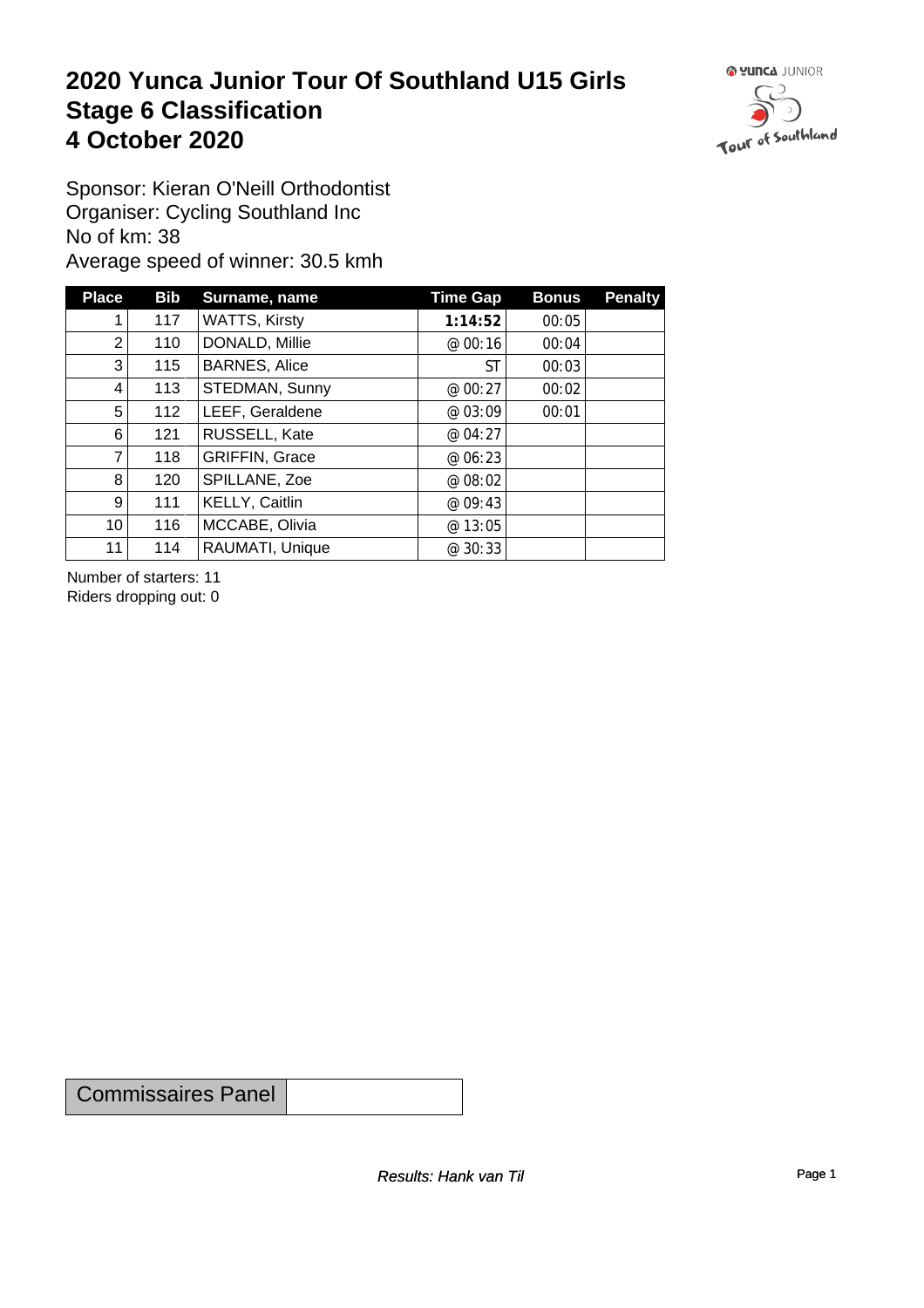### **2020 Yunca Junior Tour Of Southland U15 Girls General Classification (Stage 6)**<br>
4 October 2020 **4 October 2020**



Organiser: Cycling Southland Inc

| <b>Place</b>    | <b>Bib</b> | Surname, name        | <b>Time Gap</b> |
|-----------------|------------|----------------------|-----------------|
|                 | 117        | <b>WATTS, Kirsty</b> | 4:30:01         |
| $\overline{2}$  | 110        | DONALD, Millie       | @ 00:41         |
| 3               | 115        | <b>BARNES, Alice</b> | @ 01:08         |
| $\overline{4}$  | 112        | LEEF, Geraldene      | @ 09:41         |
| 5               | 113        | STEDMAN, Sunny       | @14:27          |
| 6               | 120        | SPILLANE, Zoe        | @ 16:28         |
| $\overline{7}$  | 118        | GRIFFIN, Grace       | <b>ST</b>       |
| 8               | 121        | RUSSELL, Kate        | @ 21:59         |
| 9               | 111        | KELLY, Caitlin       | @ 25:39         |
| 10 <sup>1</sup> | 116        | MCCABE, Olivia       | @ 34:04         |
| 11              | 114        | RAUMATI, Unique      | @1:16:51        |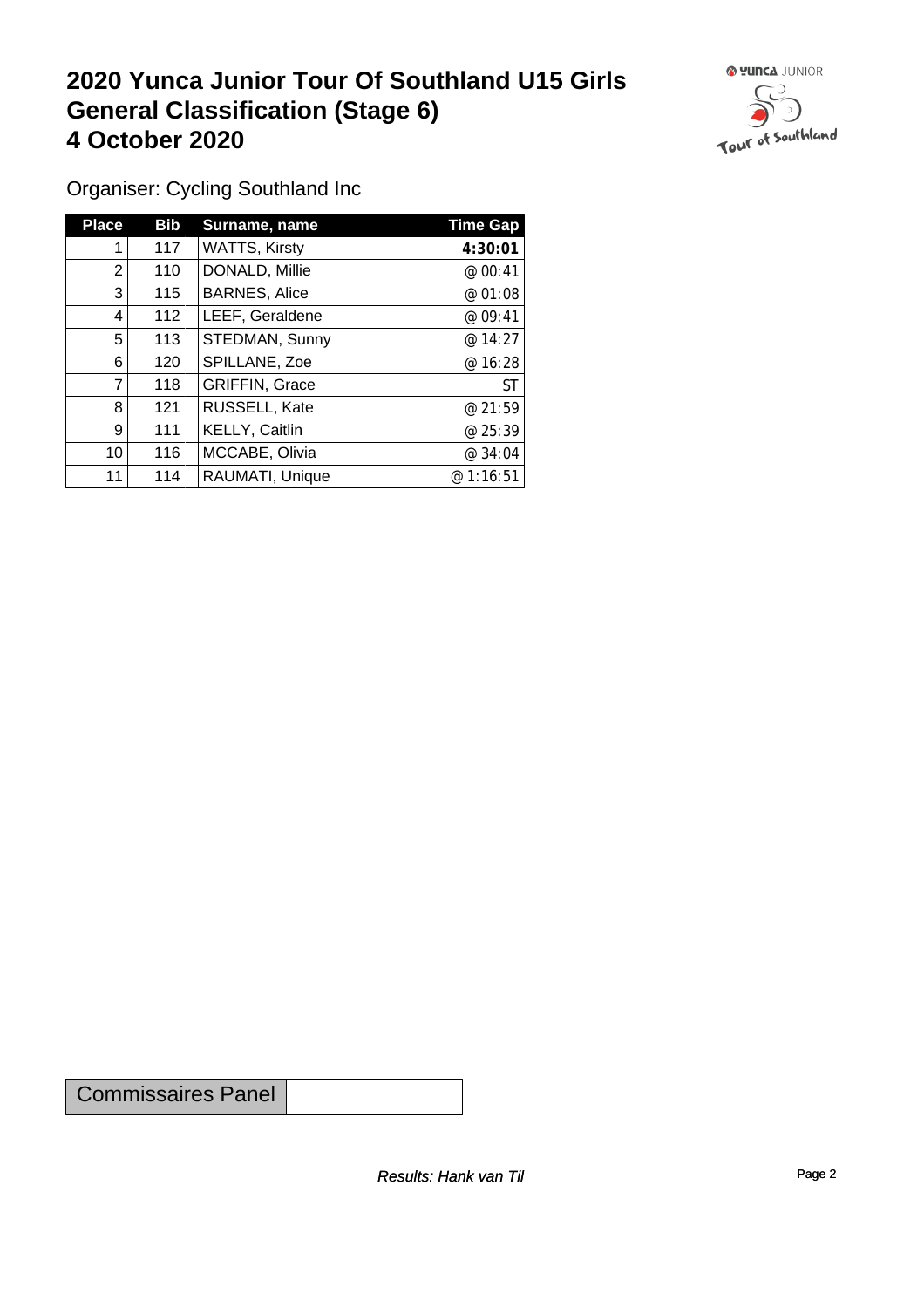### **2020 Yunca Junior Tour Of Southland U15 Girls Sprint Classification (Stage 6) 4 October 2020**



Organiser: Cycling Southland Inc

| <b>Place</b> | <b>Bib</b> | Surname, name        | <b>Points</b> |
|--------------|------------|----------------------|---------------|
|              | 117        | <b>WATTS, Kirsty</b> | 11            |
|              | 110        | DONALD, Millie       | 11            |
| 3            | 112        | LEEF, Geraldene      | 9             |
| 4            | 111        | KELLY, Caitlin       | ົ             |
| 5            | 113        | STEDMAN, Sunny       |               |
| 6            | 120        | SPILLANE, Zoe        |               |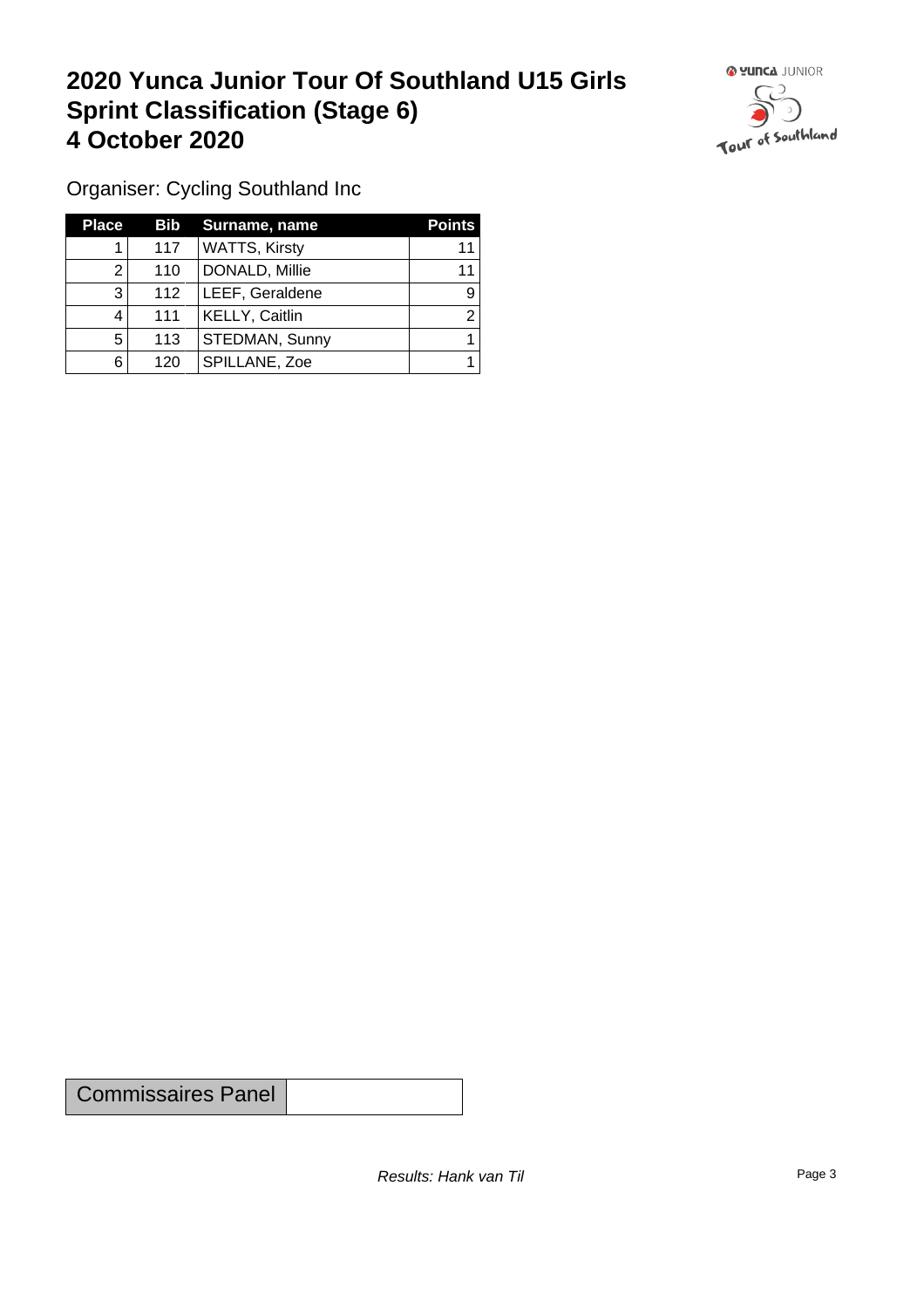## **2020 Yunca Junior Tour Of Southland U15 Girls KOM Classification (Stage 6) 4 October 2020 19 To 2020 19 To 2020 19 To 2020**



Organiser: Cycling Southland Inc

|     |     | Place Bib Surname, name | <b>Points</b> |
|-----|-----|-------------------------|---------------|
|     | 117 | WATTS, Kirsty           | 14            |
| 21  |     | 115   BARNES, Alice     |               |
| ? । | 110 | DONALD, Millie          |               |